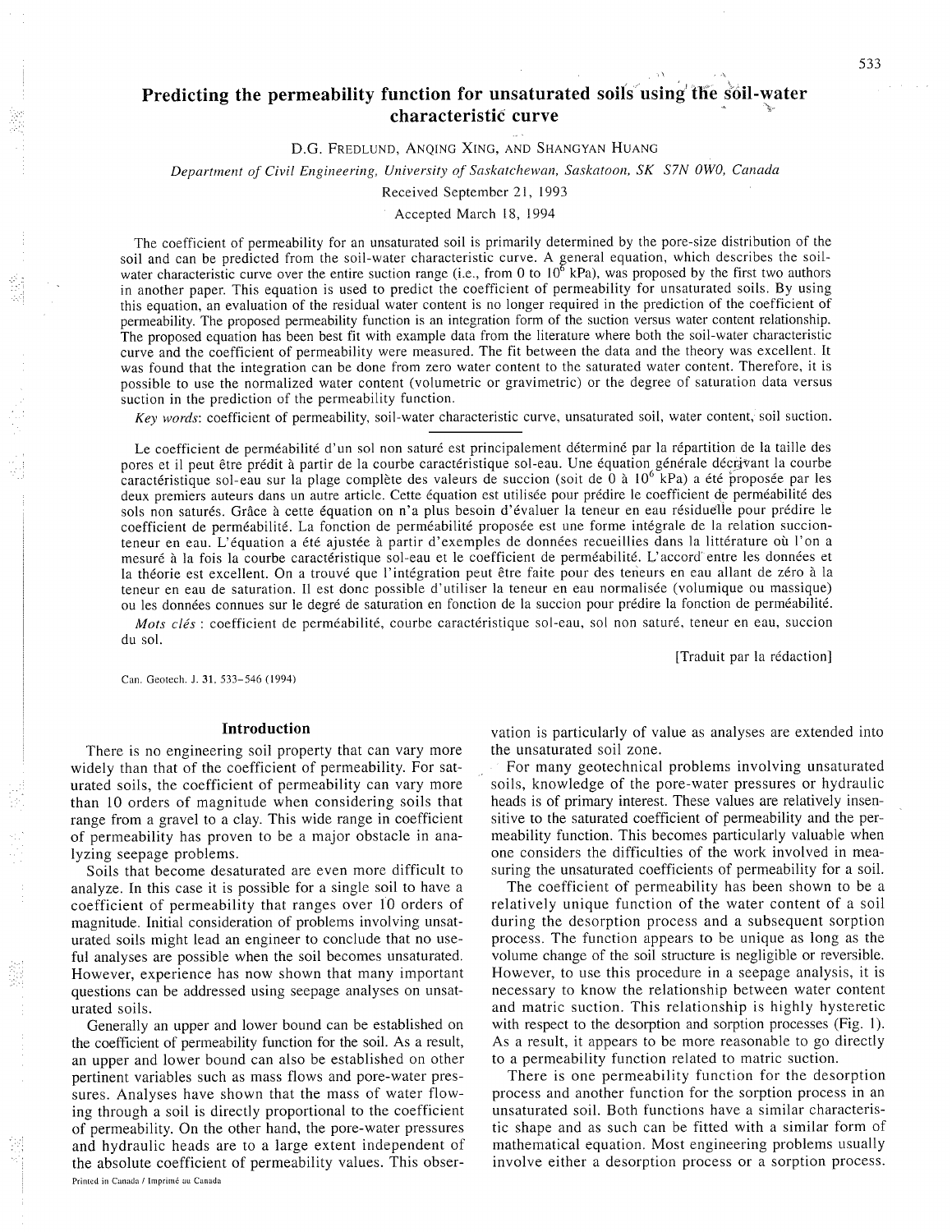

FIG. 1. Typical desorption and adsorption curves for a silty soil.  $\theta_0$ , saturated volumetric water content;  $\theta'_0$ ,

Even in many cases where both desorption and sorption processes are involved, a single equation is appropriate for engineering purposes.

Numerous attempts have been made to predict empirically the permeability function for an unsaturated soil. These procedures make use of the saturated coefficient of permeability and the soil-water characteristic curve for the soil. As more precise equations have been developed for the soil-water characteristic curve, likewise, more reliable predictions have been made for the coefficient of permeability function.

This paper reviews the background of the empirical prediction of the coefficient of permeability function. Using the present knowledge on a mathematical relationship for the soil-water characteristic curve, a new permeability function is predicted. The theoretical basis for the permeability function is shown. The function is based on the entire soilwater characteristic curve (i.e., from saturation down to a water content of zero or a suction of  $10^6$  kPa) and assumes that the ease of water flow through the soil is a function of the amount of water in the soil matrix.

#### **Definitions**

The coefficient of permeability  $k$  of an unsaturated soil is not a constant. The coefficient of permeability depends on the volumetric water content  $\theta$ , which, in turn, depends upon the soil suction  $\psi$ . The soil suction may be either the matric suction of the soil, (i.e.,  $u_a - u_w$ , where  $u_a$  is pore-air pressure, and  $u_w$  is pore-water pressure), or total suction (i.e., matric plus osmotic suctions). Soil suction is one of the two stress state variables that control the behaviour of unsaturated soils. Therefore, it is suggested that the term "permeability function for unsaturated soils" be used to represent the relationship between the coefficient of permeability and soil suction. When the coefficient of permeability at any soil suction  $k(\psi)$  is referenced to the saturated coefficient of permeability  $k<sub>s</sub>$ , the relative coefficient of permeability  $k(\psi)$  can be written as follows:

TABLE 1. Empirical equations for the unsaturated coefficient of permeability  $k(\theta)$ 

| Function                                                                                                        | Reference            |  |  |  |
|-----------------------------------------------------------------------------------------------------------------|----------------------|--|--|--|
| $k_r = \Theta^n$ , where $\Theta = (\theta - \theta_r)/(\theta_s - \theta_r)$ , Averjanov 1950<br>and $n = 3.5$ |                      |  |  |  |
| $k = k_{\rm s} \left( \frac{\theta}{\theta_{\rm s}} \right)^n$                                                  | Campbell 1973        |  |  |  |
| $k = k_s \exp[\alpha(\theta - \theta_s)]$                                                                       | Davidson et al. 1969 |  |  |  |

$$
[1] \qquad k_{\rm r}(\psi) = \frac{k(\psi)}{k_{\rm s}}
$$

The relative coefficient of permeability as a function of volumetric water content,  $k_r(\theta)$ , can be defined similarly. The relative coefficient of permeability  $(k_r(\psi))$  or  $k_r(\theta)$  is a scalar function. The volumetric water content  $\theta$  can be used in its normalized form, which is also referred to as the relative degree of saturation:

$$
[2] \quad \Theta = \frac{\theta - \theta_r}{\theta_s - \theta_r}
$$

where:

@ is the normalized volumetric water content or relative degree of saturation,

 $\theta_s$  is the saturated volumetric water content, and

 $\theta_r$  is the residual volumetric water content.

Degree of saturation S, which indicates the percentage of the voids that are filled with water, is often used in place of the normalized water content  $\Theta$ .

#### **Literature review**

There are two approaches to obtain the permeability function of an unsaturated soil:  $(i)$  empirical equations, and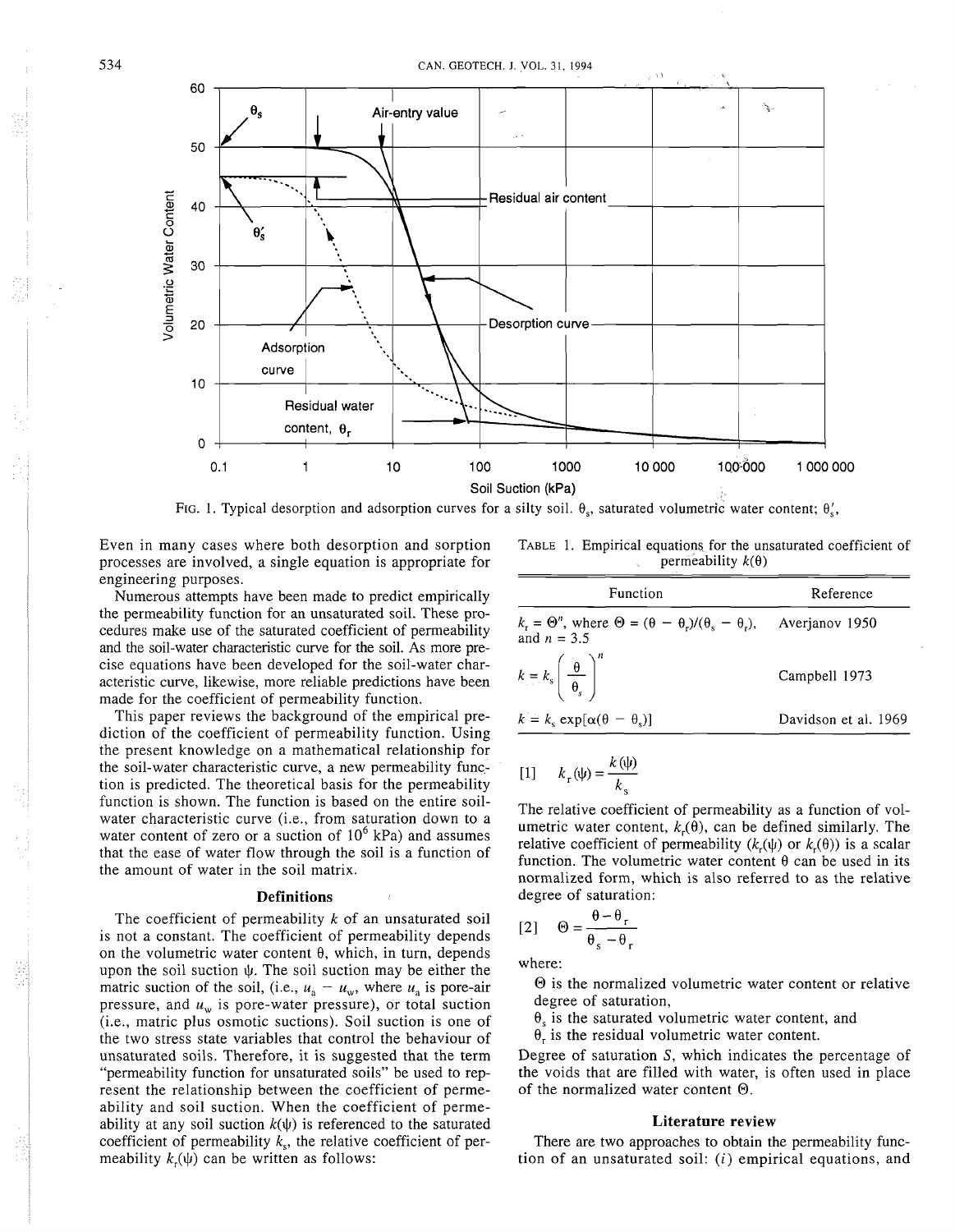TABLE 2. Empirical equations for the unsaturated coefficient of permeability  $k(\Psi)$ 

| Function                                                                                                                    | Reference             |  |  |
|-----------------------------------------------------------------------------------------------------------------------------|-----------------------|--|--|
| $k = k_s$ for $\psi \leq \psi_{\text{aev}}$                                                                                 | Brooks and Corey 1964 |  |  |
| $k_r = (\psi/\psi_{\text{acy}})^{-n}$ for $\psi \ge \psi_{\text{acy}}$                                                      |                       |  |  |
| $k_r = \exp(-\alpha \psi)$                                                                                                  | Gardner 1958          |  |  |
| $k = k_s/(a\psi^n + 1)$                                                                                                     |                       |  |  |
| $k = a\psi + b$                                                                                                             | Richards 1931         |  |  |
| $k = k_{\rm s}$ for $\psi \le \psi_{\rm aev}$                                                                               | Rijtema 1965          |  |  |
| $k_r = \exp[-\alpha(\psi - \psi_{\text{av}})]$ for $\psi_{\text{av}} \le \psi \le \psi_1$                                   |                       |  |  |
| $k = k_1 \left( \begin{array}{c} \psi \\ \overline{\psi_1} \end{array} \right)^{-n} \qquad \text{for} \qquad \psi > \psi_1$ |                       |  |  |
| $k = \alpha \psi^{-n}$                                                                                                      | Wind 1955             |  |  |

NOTES:  $\psi_1$  is the residual soil suction (i.e.,  $\psi_r$ ), and  $k_1$  is the coefficient of permeability at  $\psi = \psi_1$ .

*(ii)* statistical models. Several measured permeability data are required to use an empirical equation. A statistical model can be used to predict the permeability function when the saturated coefficient of permeability  $k<sub>s</sub>$  and the soil-water characteristic curve are available.

# *Empirical equations*

Several empirical equations for the permeability function of unsaturated soils are listed in Tables 1 and 2. These equations can be used in engineering practice when measured data are available for the relationship between the coefficient of permeability and suction,  $k(\psi)$ , or for the relationship between the coefficient of permeability and the water content,  $k(\theta)$ . The smallest number of measured points required to use one of the permeability equations in Tables 1 and 2 is equal to the number of fitting parameters in the adopted equation. When the number of measurements exceeds the number of the fitting parameters, a curve-fitting procedure can be applied to determine the fitting parameters. This approach allows a closed-form analytical solution for unsaturated flow problems.

#### *Statistical models*

Statistical models have also been used to determine the permeability function for an unsaturated soil using the characteristics of the soil-water characteristic curve. This approach is based on the fact that both the permeability function and the soil-water characteristic curve are primarily determined by the pore-size distribution of the soil under consideration. Figure 2 shows a typical soil-water characteristic curve for a sandy loam and its permeability function. Based on the pore-size distribution, Burdine (1953) proposed the following equation for the relative coefficient of permeability:

[3] 
$$
k_r(\theta) = \frac{k(\theta)}{k_s} = \Theta q \frac{\int_{\theta_r}^{\theta} \frac{d\theta}{\psi^2(\theta)}}{\int_{\theta_r}^{\theta} \frac{d\theta}{\psi^2(\theta)}}
$$

where  $q = 2$ . The square of the normalized water content was used to account for tortuosity. This model is significantly more accurate than the same equation without the correction factor  $\Theta^q$ .

Childs and Collis-George (1950) proposed a model for predicting the coefficient of permeability based on the random variation of pore size. This model was improved by Marshall (1958) and further modified by Kunze et al. (1968). The calculations are performed by dividing the relation between volumetric water content and suction into *n* equal water-content increments (Fig. 3). The following permeability function has been slightly modified to use SI units and matric suction instead of pore-water pressure head:

$$
[4] \quad k(\theta_i) = \frac{k_s}{k_{sc}} \frac{T_s^2 \rho_w g}{2\mu_w} \frac{\theta_s^p}{n^2} \sum_{j=i}^m [(2j + 1 - 2i)\psi_j^{-2}]
$$
  
 $i = 1, 2, ..., m$ 

where:

 $k(\theta_i)$  is the calculated coefficient of permeability for a specified volumetric water content  $\theta_i$ , corresponding to the ith interval;

*i* is the interval number that increases with decreasing water content (for example,  $i = 1$  identifies the first interval that closely corresponds to the saturated water content  $\theta_s$ , and  $i = m$  identifies the last interval corresponding to the lowest water content  $\theta_L$ , on the experimental soilwater characteristic curve);

*j* is a counter from *i* to *m;* 

 $k_{\rm sc}$  is the calculated saturated coefficient of permeability;

 $T<sub>s</sub>$  is the surface tension of water;

 $p_w$  is the water density;

g is the gravitational acceleration;

 $\mu_w$  is the absolute viscosity of water;

 $p$  is a constant that accounts for the interaction of pores of various sizes;

 $m$  is the total number of intervals between the saturated volumetric water content  $\theta_s$  and the *lowest* water content  $\theta_1$  on the experimental soil-water characteristic curve;

 $n$  is the total number of intervals computed between the saturated volumetric water content  $\theta_s$  and *zero* water content (i.e.,  $\theta = 0$ ) (note that  $n = m \left[ \theta_s / (\theta_s - \theta_l) \right]$ ;  $m \le n$ ; and  $m = n$  when  $\theta_L = 0$ ); and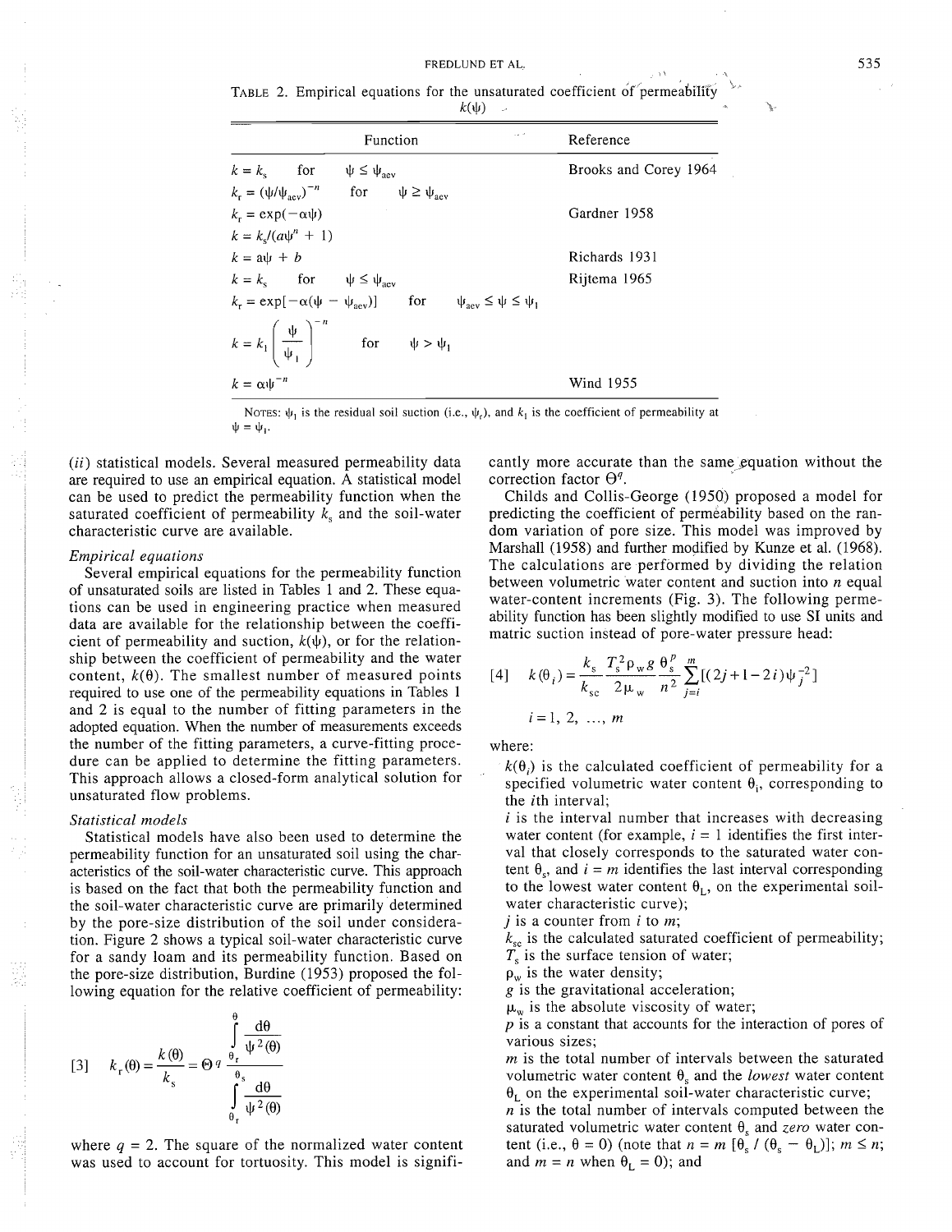







 $\psi_i$  is the suction (kPa) corresponding to the midpoint of the jth interval (Fig. 3).

The calculation of the coefficient of permeability  $k(\theta_i)$ at a specific volumetric water content  $\theta_i$  involves the summation of the suction values that correspond to the water contents at and below  $\theta_i$ . The matching factor ( $k_s/k_{sc}$ ), based on the saturated coefficient of permeability, is necessary to provide a more accurate fit for the unsaturated coefficient of permeability. The shape of the permeability function is determined by the terms inside the summation-sign portion of the equation which, in turn, are obtained from the soil-water characteristic curve.

Mualem (1976a) analyzed a conceptual model of a porous medium similar to that of the Childs and Collis-George (1950) model and derived the following equation for predicting the coefficient of permeability:

$$
[5] \qquad k_r(\theta) = \Theta q \left( \int_{\theta_r}^{\theta} \frac{d\theta}{\psi(\theta)} \right)^2
$$

$$
\int_{\theta_r}^{\theta_s} \frac{d\theta}{\psi(\theta)} \right)
$$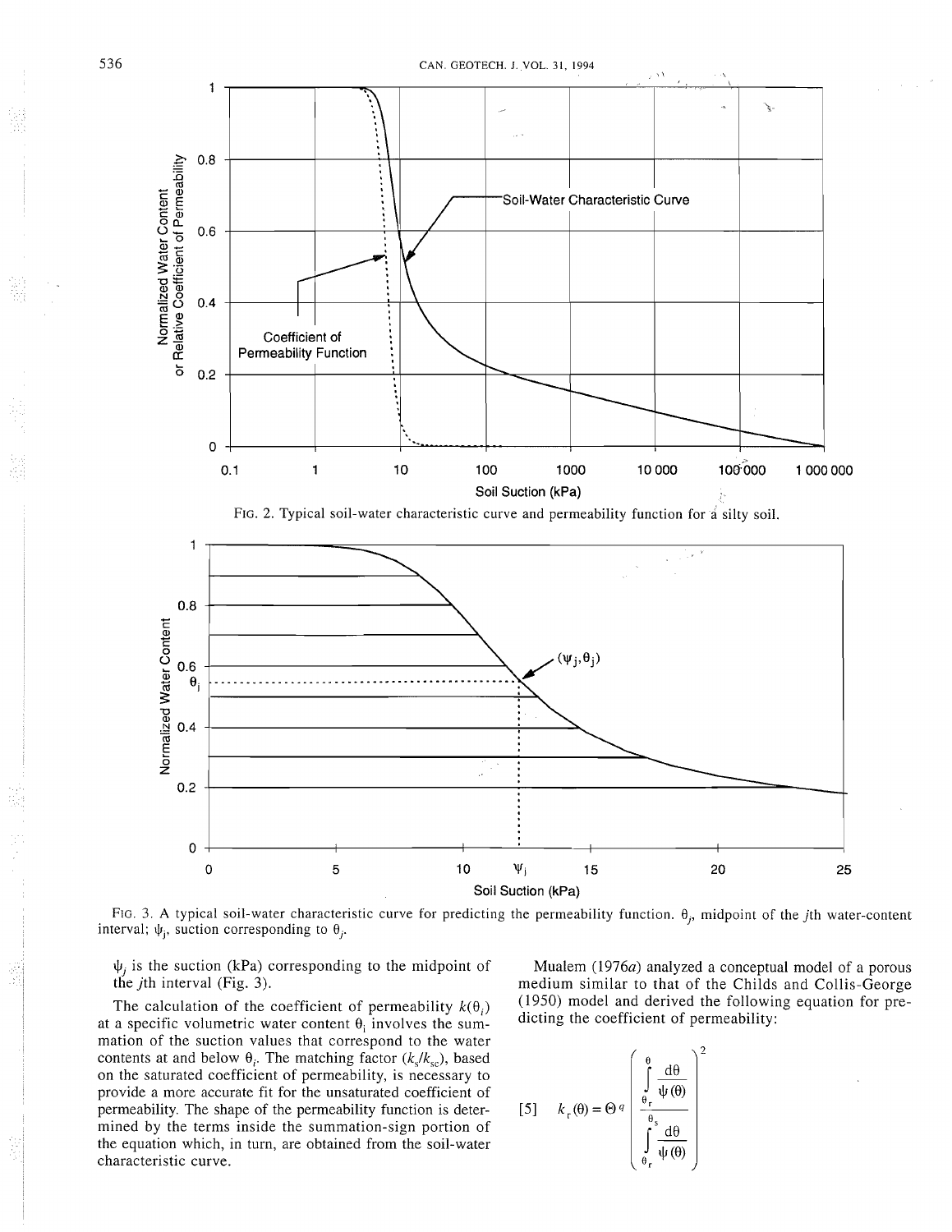where  $q = 0.5$ . The value of q depends on the specific soilfluid properties, and thus may vary considerably for different soils. Based on the permeability data of 45 soils, Mualem (1976a) found that the optimal value of  $q$  was 0.5.

When using a statistical model, soil suction has to be expressed as a function of volumetric water content. The integrations are performed along the volumetric water content axis and the permeability is expressed as a function of volumetric water content. van Genuchten (1980) proposed an equation for the soil-water characteristic curve. By substituting his equation into the statistical models proposed by Burdine (1953) and Mualem (1976a) (i.e., eqs. [3] and [5]), he derived closed-form expressions for the permeability function.

# **Theory and computational formula**

Both [3] and [5] contain a correction factor,  $\Theta^q$ , which depends upon the properties of the soil under consideration. This paper uses [4] for the prediction of the coefficient of permeability of unsaturated soils, since it was proven to give satisfactory predictions. It is assumed, throughout this paper, that the volume change of the soil structure is negligible. Equation [4] can be expressed in the form of an integration as follows:

$$
[6] \qquad k(\theta) = \frac{k_{\rm s}}{k_{\rm sc}} \frac{T_{\rm s}^2 \rho_{\rm w} g \theta_{\rm s}^p}{\mu_{\rm w}} \int_{\theta_{\rm t}}^{\theta} \frac{\theta - x}{\psi^2(x)} dx
$$

where:

 $\psi$  is soil suction, given as a function of volumetric water content  $\theta$ ; and

**s** is a dummy variable of integration representing water content.

Equation [4] can also be expressed in the form of a relative coefficient of permeability,  $k_r(\theta_i)$ , as follows:

 $\sim$ 

[7] 
$$
k_{r}(\theta_{i}) = \sum_{j=i}^{m} \frac{2(j-i)+1}{\psi_{j}^{2}} / \sum_{j=i}^{m} \frac{2j-1}{\psi_{j}^{2}}
$$

The integration form of [7] is as follows:

$$
[8] \qquad k_r(\theta) = \int_{\theta_L}^{\theta} \frac{\theta - x}{\psi^2(x)} dx / \int_{\theta_L}^{\theta_s} \frac{\theta_s - x}{\psi^2(x)} dx
$$

The residual volumetric water content  $\theta_r$  is the water content below which a large increase in suction is required to remove additional water. The residual water content can generally be observed as a break in the soil-water characteristic curve. It is commonly assumed that the coefficient of permeability of a soil is essentially zero when its water content is below the residual water content. Kunze et al. (1968) investigated the effect of using a partial soil-water characteristic curve for the prediction of coefficient of permeability. They concluded that the accuracy of the prediction is significantly improved when the complete soil-water characteristic curve is used, namely when the condition

$$
[9] \quad \theta = \theta_r, \qquad k_r = 0
$$

is realistically prescribed. Therefore, the integration in [8] should be carried out in the interval from  $\theta_r$  to  $\theta_s$  instead of from  $\theta_L$  to  $\theta_s$ :

$$
[1\theta] \qquad k_{\rm r}(\theta) = \int_{\theta_{\rm r}}^{\theta} \frac{\theta - x}{\psi^2(x)} dx / \int_{\theta_{\rm r}}^{\theta_{\rm s}} \frac{\theta_{\rm s} - x}{\psi^2(x)} dx
$$

Although all models for the relative coefficient of permeability  $k_r$ , (i.e., [3], [5], and [10]) require a knowledge of the residual water content, soil-water characteristic curves are rarely measured over their entire range of water content. Brooks and Corey (1964), Mualem (1976 $a$ , 1976 $b$ ), and van Genuchten (1980) suggest different methods for the extrapolation of the measured soil-water characteristic data and the determination of the residual water content. The conventional procedure for the prediction of the coefficient of permeability using 1101 consists of two steps. First, the residual water content of the soil under consideration is estimated from the experimental data. Then, the measured soil-water characteristic data are fitted by a mathematical equation in the interval from  $\theta$ , to  $\theta$ , and the integrations are evaluated using the best-fit curve. Since there does not appear to be a generally accepted procedure for determining the residual water content, it would be of value to predict the coefficient of permeability without having to estimate the residual water content.

The total suction corresponding to zero water content is essentially the same for all types<sup>tor</sup> soils. This value is about  $10^6$  kPa and has been supported experimentally by results of tests on a variety of soils (Croney and Coleman 1961) and by thermodynamic considerations (Richards 1965). A general equation describing the soil-water characteristic curve over the entire suction range (i.e.,  $0-10^6$  kPa) was proposed by Fredlund and Xing (1994):

$$
[11] \qquad \theta = C(\psi) \frac{\theta_s}{\{\ln[e + (\psi / a)^n]\}^m}
$$

where:

*e* is the natural number, 2.7 18 28,

a is approximately the air-entry value of the soil,

 $n$  is a parameter that controls the slope at the inflection point in the soil-water characteristic curve,

*m* is a parameter that is related to the residual water content, and

 $C(\psi)$  is a correcting function defined as

$$
C(\psi) = 1 - \frac{\ln\left(1 + \frac{\psi}{C_r}\right)}{\ln(1 + 1000000/C_r)}
$$

where  $C<sub>r</sub>$  is a constant related to the matric suction corresponding to the residual water content  $\theta_r$  (Fredlund and Xing 1994). A typical value is about 1500 kPa. Equation [ll] fits the experimental data well in the entire suction range from 0 to  $10^6$  kPa (Fredlund and Xing 1994).

To calculate the coefficient of permeability using [10] and [11], it is convenient to perform the integration along the soil suction axis. Therefore, [10] can be transformed into the following form:

$$
\begin{aligned} \text{[12]} \qquad & k_r(\psi) = \int_{\psi}^{\psi_r} \frac{\theta(y) - \theta(\psi)}{y^2} \theta'(y) \, \mathrm{d}y \, \int_{\psi_{\text{acy}}}^{\psi_r} \frac{\theta(y) - \theta_s}{y^2} \theta'(y) \, \mathrm{d}y \end{aligned}
$$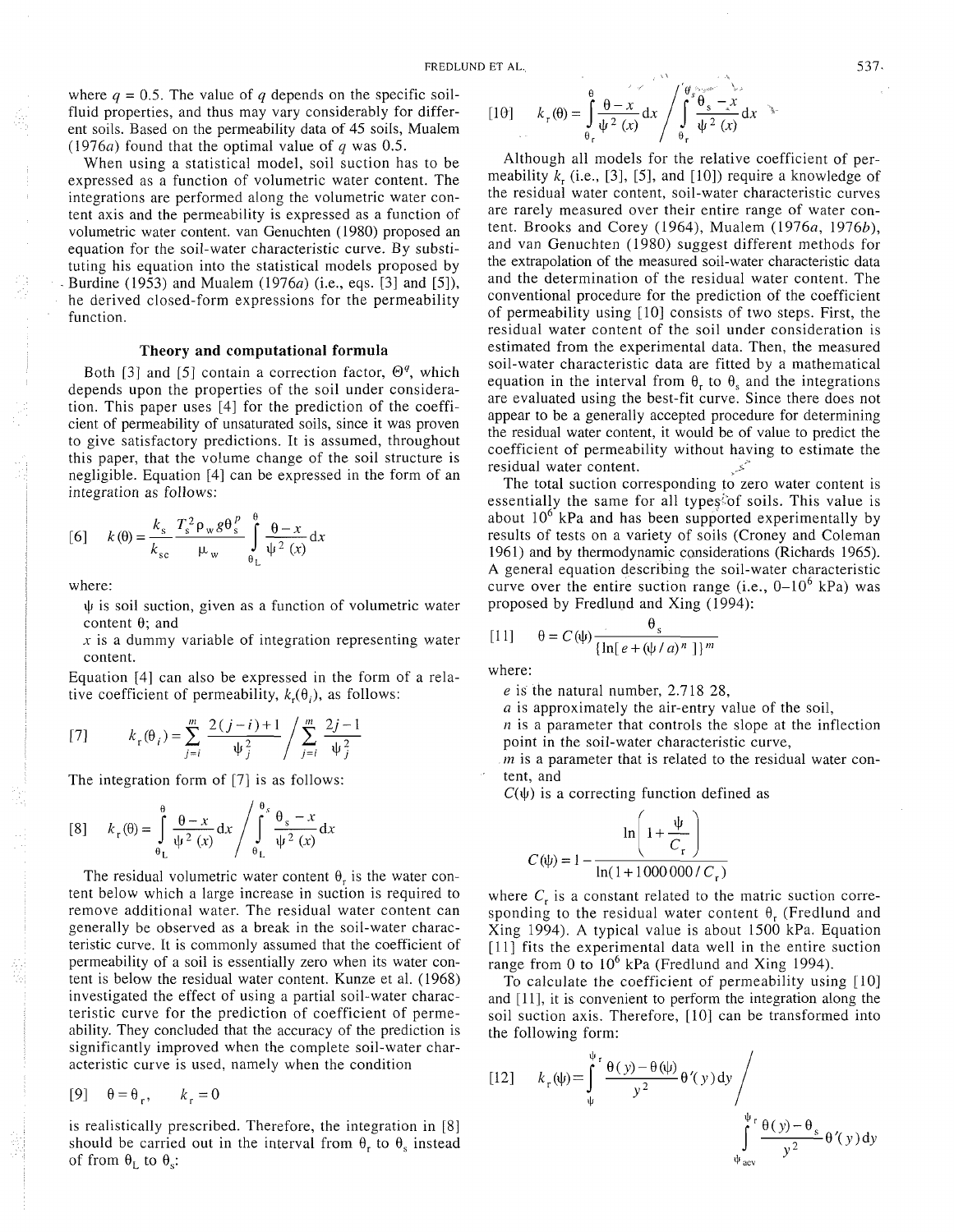TABLE 3. Soil properties and fitting parameters of  $[11]$  for the example soils

| Soil type                                      | $\theta_{\rm c}$ | $k_{\rm s} \times 10^6$<br>(m/s) | a            | n             | т            |                |
|------------------------------------------------|------------------|----------------------------------|--------------|---------------|--------------|----------------|
| Touchet silt loam (GE3)<br>Columbia sandy loam | 0.43<br>0.458    |                                  | 8.34<br>6.01 | 9.90<br>11.86 | 0.44<br>0.36 | 30.0<br>30.0   |
| Yolo light clay                                | 0.375            | 0.123                            | 2.70         | 2.05          | 0.36         | 100.0          |
| Guelph loam<br>Drying                          | 0.52             | 3.917                            | 5.61         | 2.24          | 0.40         | 300.0          |
| Wetting<br>Superstition sand                   | 0.43             | 18.3                             | 3.12<br>2.77 | 4.86<br>11.20 | 0.23<br>0.45 | 100.0<br>300.0 |

where:

 $\psi_{\text{new}}$  is the air-entry value of the soil under consideration (i.e., the suction where air starts to enter the largest pores in the soil),

 $\psi_r$  is the suction corresponding to the residual water content  $\theta$ .,

y is a dummy variable of integration representing suction, and

 $\theta'$  is the derivative of [11].

Since [ll] fits the experimental data over the entire suction range, the integrations in [12] can be performed from  $\psi_{\text{new}}$ to  $10<sup>6</sup>$  for all types of soils. This greatly simplifies the prediction procedure for the coefficient of permeability, since the residual value  $(\theta_r \text{ or } \psi_r)$  does not have to be determined experimentally for each soil.

To avoid the numerical difficulties of performing the integration over the soil suction range from  $\psi_{\text{aev}}$  to 10<sup>6</sup> kPa, it is more convenient to perform the integration on a logarithmic scale. Therefore, the following variation of [I21 is preferred:

$$
[13] \qquad k_r(\psi) = \int_{\ln(\psi)}^{b} \frac{\theta(e^y) - \theta(\psi)}{e^y} \theta'(e^y) dy / \int_{\ln(\psi_{\text{acy}})}^{b} \frac{\theta(e^y) - \theta_s}{e^y} \theta'(e^y) dy
$$

where:

 $b = \ln(1, 000, 000)$ , and

y is a dummy variable of integration representing the logarithm of suction.

When the soil-water characteristic curve is considered over the entire suction range, volumetric water content is referenced to zero water content (otherwise, the normalized water content becomes negative if  $\theta$  is less than  $\theta$ .). In this case, the normalized volumetric water content is equivalent to the degree of saturation, provided that the volume change of the soil structure is negligible:

$$
[14] \qquad \Theta = \frac{\Theta}{\Theta_s} = \frac{V_w / V_t}{V_v / V_t} = \frac{V_w}{V_v} = S
$$

where:

 $V_w$  is the volume of water in the soil specimen,

 $V_{\rm v}$  is the volume of void in the soil specimen, and

V, is the total volume of the soil specimen.

Similarly, if the gravimetric water content  $w$  is referenced to zero water content, the normalized gravimetric water content *W* can be written as follows:

[15] 
$$
W = \frac{w}{w_s} = \frac{W_w / W_p}{W_{ws} / W_p} = \frac{W_w}{W_{ws}} = \frac{V_w \gamma_w}{V_v \gamma_w} = \frac{V_w}{V_v} = S
$$

where:

 $w<sub>s</sub>$  is the saturated gravimetric water content,

*W,* is the weight of water,

*W,* is the weight of soil particles,

 $\Delta t$ 

 $W_{ws}$  is the weight of water when the soil is at saturation, and

 $\gamma_w$  is the specific weight of water.

Equations [14] and [15] indicate that the normalized (gravimetric or volumetric) water content is identical to the degree of saturation when referenced to zero water content and the volume change of the soil structure is negligible. Therefore, [13] is valid for any of the three water-content variables (i.e., volumetric water content, gravimetric water content, or degree of saturation) if the soil-water characteristic curve is described by [ll].

# **Numerical results and comparisons with experimental data**

Numerical integration using [13] has been incorporated into a curve-fitting program (written in C language) called CFVIEW. The program first determines the four parameters a, n, m, and  $C_r$  in [11] through use of a nonlinear leastsquares routine. With the soil-water characteristic curve known, the program then calculates the permeability function using [13]. The procedure of numerical integration for [13] is listed in the Appendix. The best-fit analysis is done on the suction versus water-content data. None of the residual values  $\theta$ , and  $C<sub>r</sub>$  is explicitly required during the curvefitting procedure. The detailed nonlinear curve-fitting algorithm was outlined by Fredlund and Xing (1994). Comparisons are given in this section of the paper between measured and predicted coefficient of permeability curves for five soils. The soil properties and values of the fitting parameters for [11] for each soil are listed in Table 3.

Figure 4 shows a best-fit curve to the experimental data for Touchet silt loam (GE3) from Brooks and Corey (1964). The predicted coefficient of permeability based on the bestfit curve in Fig. 4 is compared with the measured permeability data in Fig. 5. The predicted curve is close to the measured permeability data. Results obtained for Columbia sandy loam (Brooks and Corey 1964) are presented in Figs. 6 and 7. Good predictions of the relative coefficient of permeability are obtained.

A best-fit curve to the experimental data for Superstition sand (Richards 1952) is shown in Fig. 8. The relative coefficient of permeability predicted based on its soil-water characteristic curve is shown in Fig. 9. It can be seen that the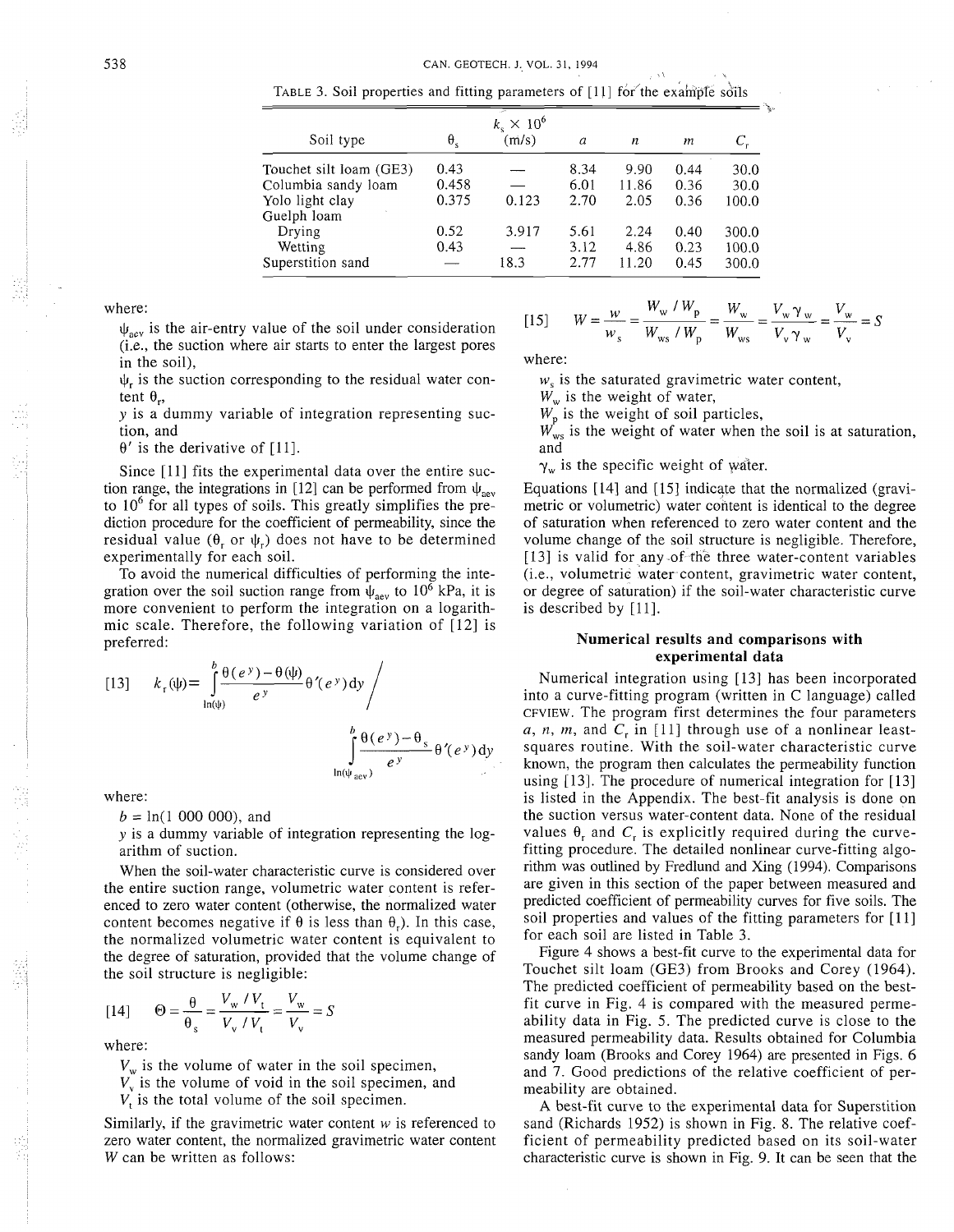

FIG. 4. A best-fit curve to the experimental data for Touchet silt loam (GE3) (data from Brooks and Corey 1964).



FIG. 5. Comparison of the predicted relative coefficient of permeability with the measured data for Touchet silt loam (GE3) (data from Brooks and Corey 1964).

prediction of the relative coefficient of permeability becomes less accurate as the soil suction increases. This poor prediction can be traced back to the poor fit to the experimental data as shown in Fig. 8. The poor fit to the experimental data is partially caused by the limitation of the curve-fitting program. A minor modification to the curve-fitting program gives a better fit of the experimental data. The improved best-fit curve to the experimental soil-water characteristic data for the Superstition sand is shown in Fig. 10.

g)<br>S

Compared with the results shown in Fig. 9, the prediction based on the improved best-fit curve is considerably more accurate, as shown in Fig. 11. Therefore, a good description of the experimental soil-water characteristic data is essential to obtain an accurate prediction of the coefficient of permeability.

The results for Yolo light clay (Moore 1939) are presented in Figs. 12 and 13. The predicted permeability is close to the measured data when the soil suction is less than 4 kPa.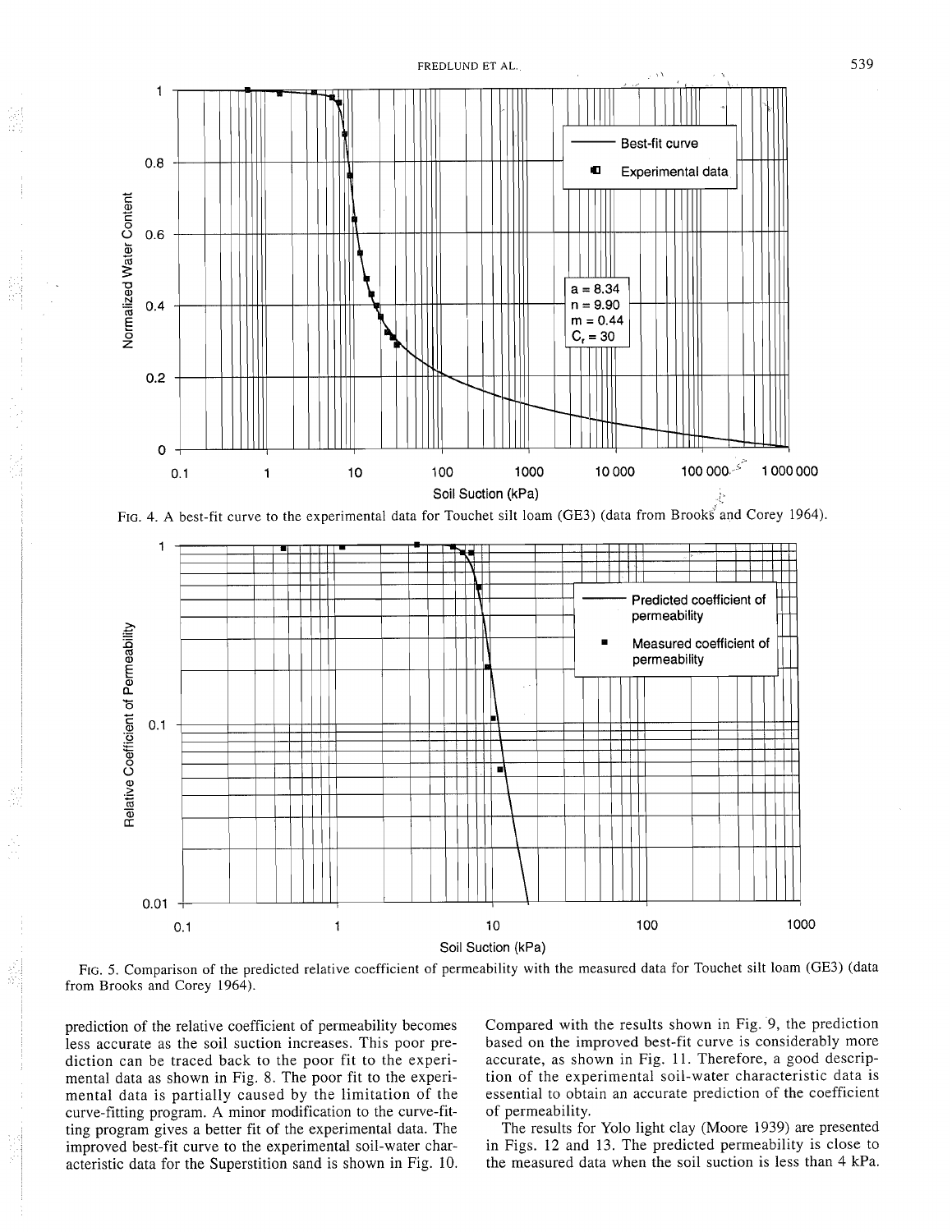

CAN. GEOTECH. J. VOL. 3 **1.** 1994

FIG. 6. **A** best-fit curve to the experimental data for Columbia sandy loam (data from Brooks and Corey 1964).



FIG. 7. Comparison of the predicted relative coefficient of permeability with the measured data for Columbia sandy loam (data from Brooks and Corey 1964).

It would appear that there may have been errors involved in the measured permeability data when the suction is greater than 4 kPa. The prediction of coefficient of permeability for clayey soils is generally less accurate than that for sandy soils.

loop is observed in the  $\theta(\psi)$  plane, the  $k(\theta)$  hysteresis is much less significant. Therefore, in most cases, only one branch (normally the drying branch) is used in the calculation of permeability.

Results for Guelph loam (Elrick and Bowman 1964) are shown in Figs. 14 and 15. This is an example in which hysteresis is present in the soil-water characteristic curve. As shown by the results, although a considerable hysteresis

# **Summary of fit between theory and data**

All the experimental soil-water characteristic data used in this paper are in the low-suction range. Equation [ll] is used not only to fit the experimental data in the low-suction

委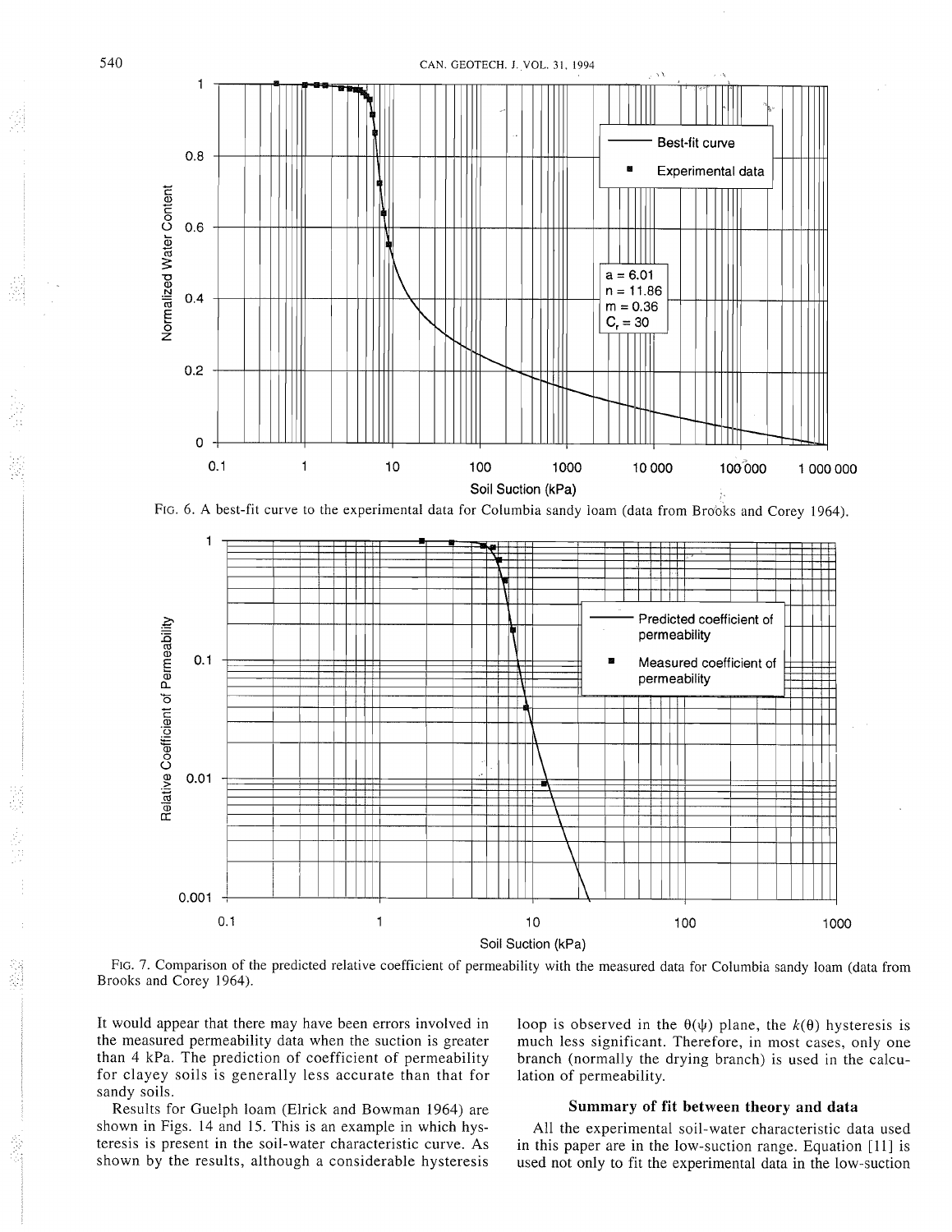





FIG. 9. Comparison of the measured data with the predicted relative coefficient of permeability using the best-fit curve in Fig. 8 (data from Richards 1952).

range, but also to estimate the soil-water characteristic behaviour in the high-suction range. By so doing, it is no longer necessary to estimate the residual volumetric water content  $\theta$ , for each soil when predicting the coefficient of permeability. Since reasonable predictions of the coefficient of permeability are obtained in all the cases studied in this paper, [11] gives a satisfactory description of the soil-water characteristic curve, which can then be used in the prediction of the coefficient of permeability. However, it is recommended

ĝ.

that the soil-water characteristic curve also be measured in the high-suction range, where possible, to increase the accuracy in the prediction of the coefficient of permeability.

The accuracy of the prediction of the coefficient of permeability depends not only on the closeness of the best-fit curve to the experimental soil-water characteristic data, but also on the precision of the model adopted. As concluded by Mualem (1986), there is no single model that fits every soil. The proposed models have been found to be most satisfac-

541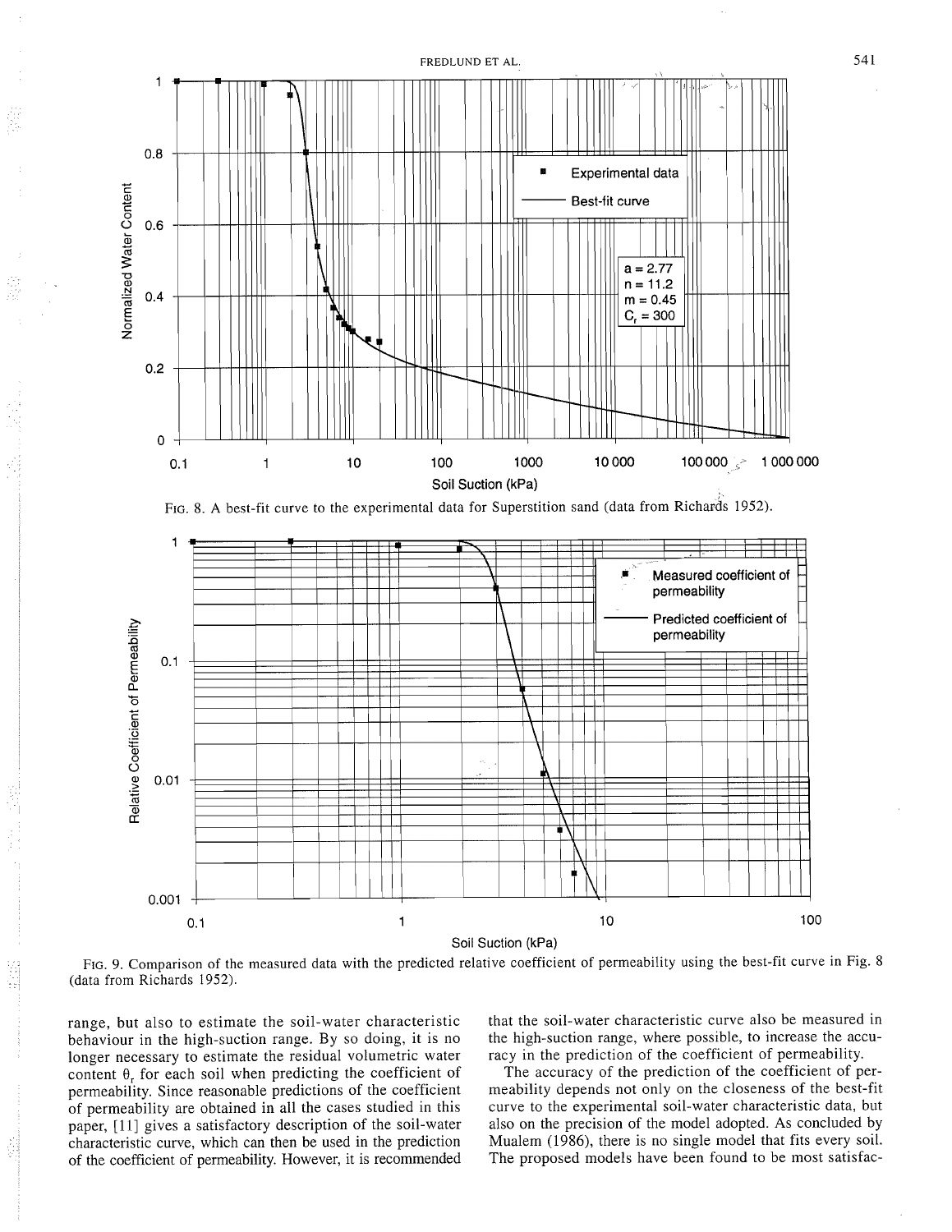

FIG. 11. Comparison of the measured data with the predicted relative coefficient of permeability using the improved best-fit curve in Fig. 10.

tory for sandy soils, whereas agreement with experimental data is often unsatisfactory for fine-grained soils. The flexibility of [13] can be increased by multiplying the equation by a correction factor  $\Theta^q$ . The correction factor takes into account the tortuosity (Mualem 1986). Therefore, more accurate predictions can be obtained by using the following mod ification of [13]:  $\frac{\ln(\psi_{\text{acc}})}{\ln(\psi_{\text{acc}})}$ 

542

Ų

$$
[16] \qquad k_r(\psi) = \Theta^q(\psi) \int_{\ln(\psi)}^b \frac{\theta(e^y) - \theta(\psi)}{e^y} \theta'(e^y) dy / \int_{\ln(\psi_{29})}^b \frac{\theta(e^y) - \theta_s}{e^y} \theta'(e^y) dy
$$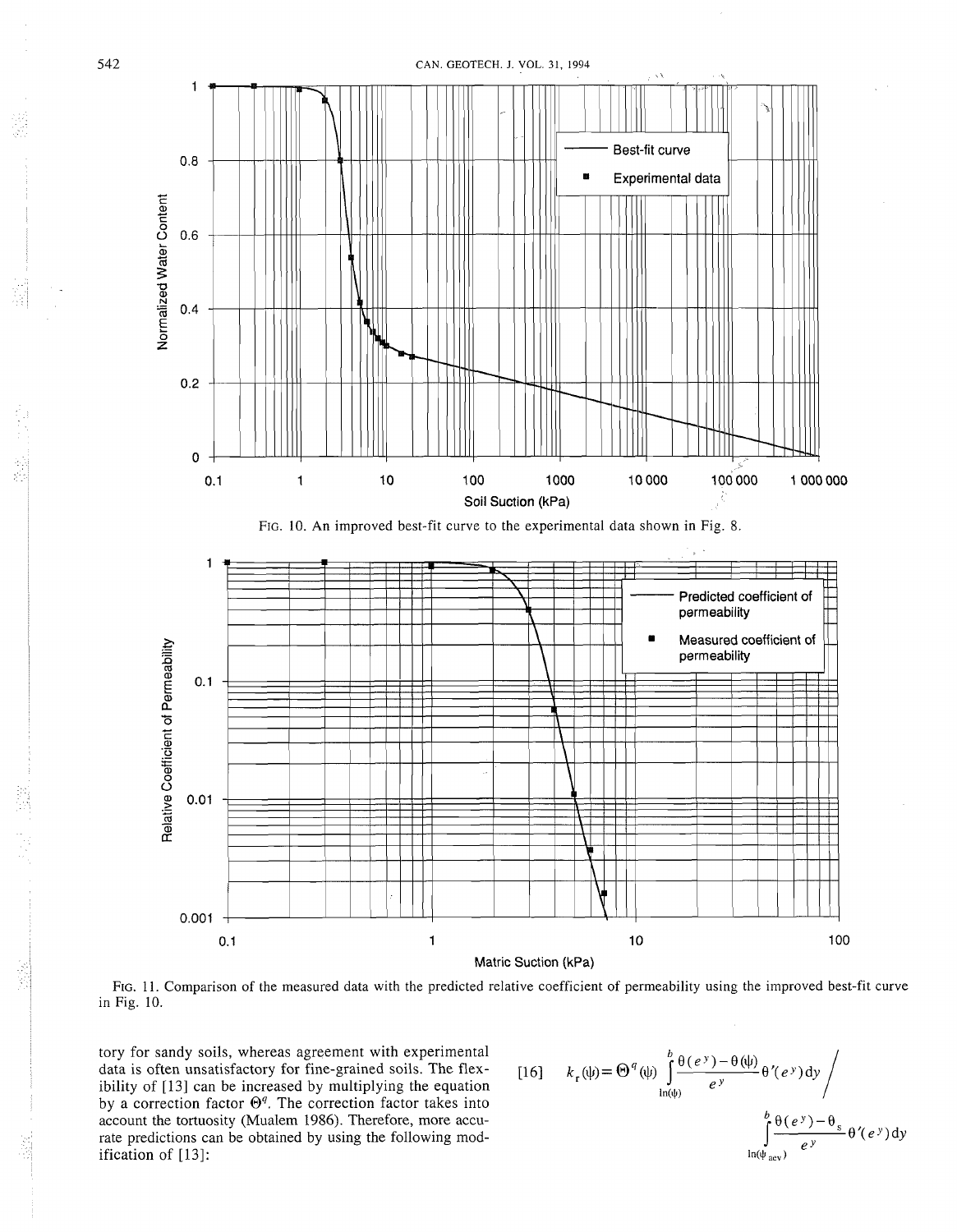

FIG. 13. Comparison of the predicted relative coefficient of permeability with the measured data for Yolo light clay (data from Moore 1939).

Soil Suction (kPa)

Based on the work by Kunze et al. (1968), the value of the various boundary and soil conditions. Resource developpower  $q$  is equal to 1.  $\blacksquare$  nent and waste management are two examples where a

earth dams or tailings impoundments require flow models

rational approach to seepage analysis is needed. Recent **Application in engineering practice** developments in the area of unsaturated soils offer the appro-There is an increasing number of engineering problems priate concepts and technology for a detailed study of seepwhere the flow of water through saturated-unsaturated soils age through unsaturated soils. With the aid of digital com-<br>is of primary significance. Problems such as the design of puters, numerical methods, such as the fini puters, numerical methods, such as the finite-difference and finite-element methods, can be applied to solve the comto describe the flow in the saturated-unsaturated zones under plex differential equations for saturated-unsaturated flow.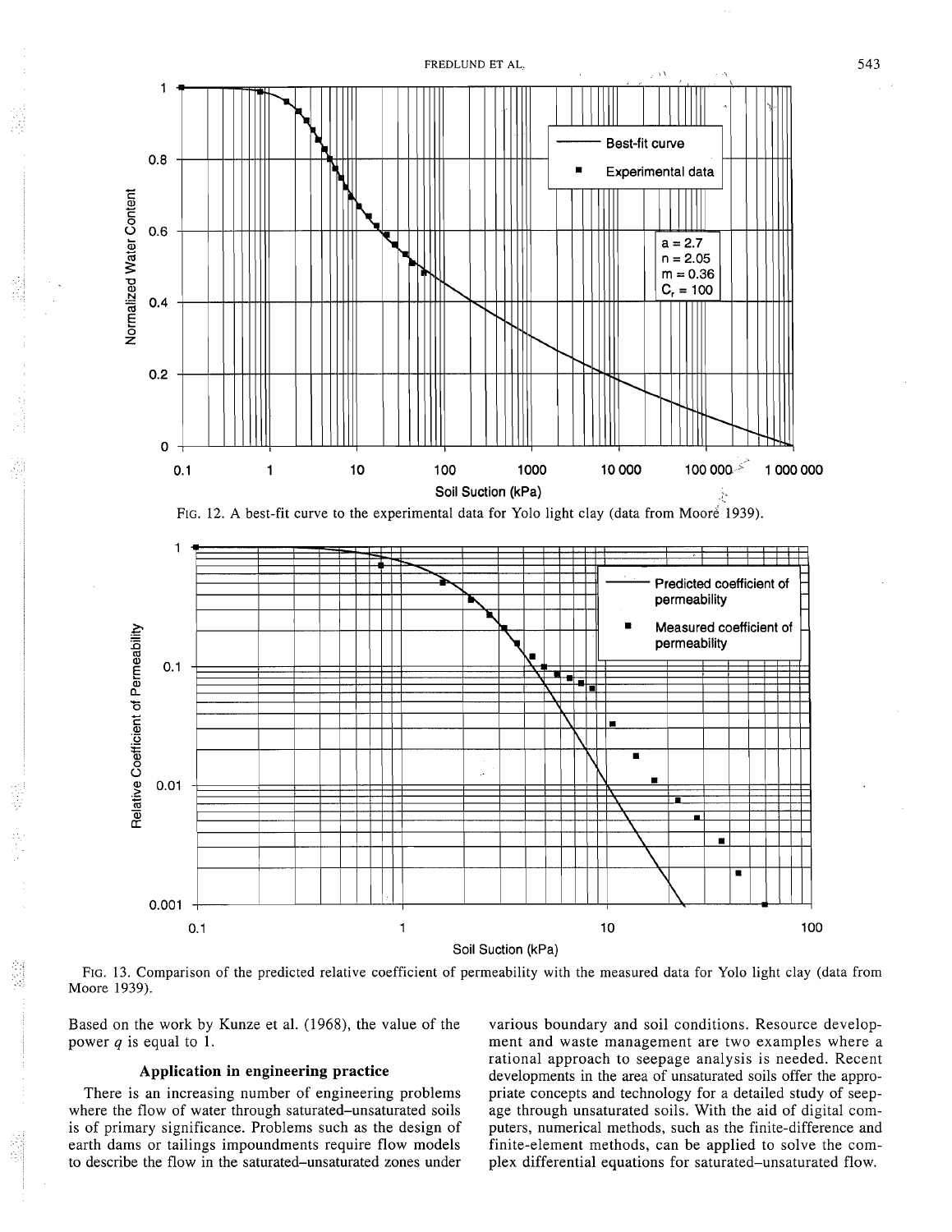





FIG. 15. Comparisons of the predicted coefficient of permeability with the measured data for Guelph loam (data from Elrick and Bowman 1964).

盛

ミ

ś

ł

er<br>Si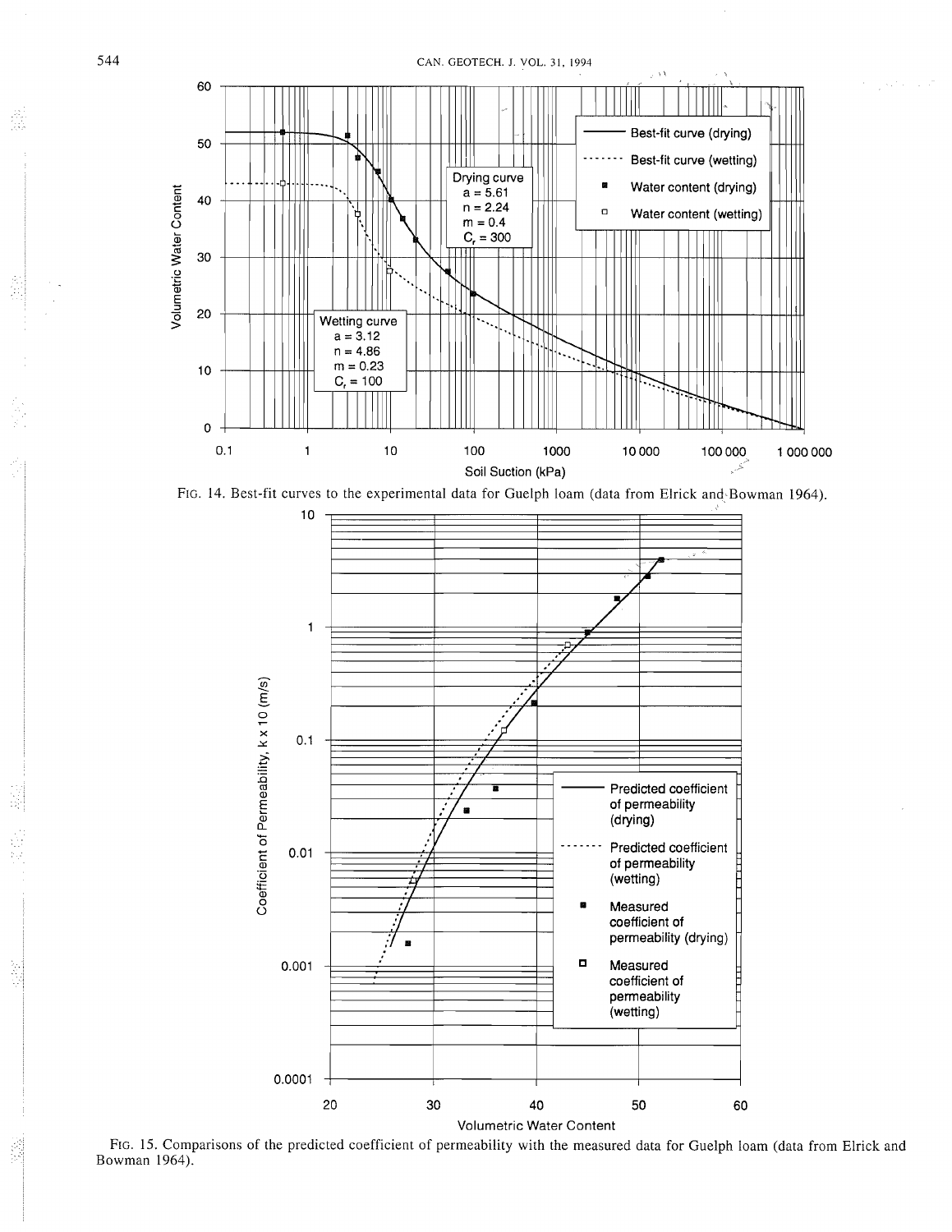The fundamental equation that governs the flow of water in a saturated-unsaturated soil is as follows:

$$
[17] \qquad \frac{\partial}{\partial x} \left( k_x(\psi) \frac{\partial h}{\partial x} \right) + \frac{\partial}{\partial y} \left( k_y(\psi) \frac{\partial h}{\partial y} \right) + \frac{\partial}{\partial z} \left( k_z(\psi) \frac{\partial h}{\partial z} \right) + q = \frac{\partial \theta}{\partial t}
$$

where:

h is the total fluid head;

 $k_x$ ,  $k_y$ , and  $k_z$  are the material properties (permeability) in

the  $\hat{x}$ ,  $y$ , and  $\hat{z}$  directions, respectively;

 $q$  is the applied external boundary flux:

 $\theta$  is the volumetric water content; and

*t* is the time.

To model the flow of water in an unsaturated soil, it is necessary to define the relationship between the coefficient of permeability and soil suction. One method of defining this relationship is to use one of the empirical equations listed in Tables 1 and 2 (for example, the equation proposed by Gardner 1958). As pointed out earlier, this method requires measured data for the permeability function to determine the parameters in the permeability equation. Since establishing the soil-water characteristic curve is generally not as difficult nor demanding as measuring the coefficient of permeability at various suction levels, the task of defining the permeability function can be simplified by calculating the coefficient of permeability from the soil-water characteristic curve using the procedure proposed in this paper. In other words, the prediction procedure proposed in this paper can become part of the seepage modelling program.

# **Conclusions**

The numerical results predicted using the procedure proposed in this paper show good agreement with the published data on measured coefficients of permeability for unsaturated soils. The equation for the soil-water characteristic curve proposed by Fredlund and Xing (1994) was found to be effective in the prediction of the coefficient of permeability for unsaturated soils. In the case where experimental soil-water characteristic data are not available in the highsuction range, this equation can be used to estimate the soilwater characteristic behaviour in this range.

The procedure proposed in this paper for predicting the unsaturated coefficient of permeability does not require a knowledge of the residual water content of the soil under consideration. Since the residual water content is assumed to be zero for all soils, the normalized water content is identical to the degree of saturation and, therefore, the proposed procedure for the prediction of the unsaturated coefficient of permeability is valid for all three variables describing water content in a soil (i.e., volumetric water content, gravimetric water content, and degree of saturation). The predicted curve for the coefficient of permeability is sensitive to the soil-water characteristic curve. Therefore, an accurate description of the soil-water characteristic behaviour is essential to the prediction of the coefficient of permeability. A modification of the procedure (i.e., eq. [16]) is suggested to increase the accuracy of the prediction of the coefficient of permeability. This modification combines [13] and the empirical equation proposed by Averjanov (1950) in Table 1.

Averjanov, S.F. 1950. About permeability of subsurface soils in case of incomplete saturation in English Collection, Vol. 7, 1950, as Quoted by P. Ya Palubarinova, 1962, The theory of ground water movement (English translation by I.M. Roger Dewiest, Princeton University Press, Princeton, N.J.), pp. 19-21.

 $\chi_{\Lambda}$ 

- Brooks, R.H., and Corey, A.T. 1964. Hydraulic properties of porous medium. Colorado State University (Fort Collins), Hydrology Paper 3.
- Burdine, N.T. 1953. Relative permeability calculation size distribution data. Transactions of the American Institute of Mining, Metallurgical, and Petroleum Engineers, 198: 71-78.
- Campbell, J.D. 1973. Pore pressures and volume changes in unsaturated soils. Ph.D. thesis, University of Illinois at Urbana-Champaign, Urbana-Champaign, Ill.
- Childs, E.C., and Collis-George, G.N. 1950. The permeability of porous materials. Proceedings of the Royal Society of London, Series A, 201: 392-405.
- Croney, D., and Coleman, J.D. 1961. Pore pressure and suction in soils. *In* Proceedings of the Conference on Pore Pressure and Suction in Soils. Butterworths, London. pp. 31-37.
- Davidson, J.M., Stone, L.R., Nielsen, D.R., and Larue, M.E. 1969. Field measurement and use of soil-water properties. Water Resources Research, 5: 13 12-1321.
- Elrick, D.E., and Bowman, D.H. 1964. Note on an improved apparatus for soil moisture flow measuremenfs. Soil Science Society of America, Proceedings, 28: 450-453.
- Fredlund, D.G., and Xing, A. 1994. Equations for the soil-water characteristic curve. Canadian Geotechnical Journal, 31: 533-546.
- Gardner, W.R. 1958. Some steady state solutions of the unsaturated moisture flow equation with application to evaporation from a water table. Soil Science, 85: 228-232.
- Kunze, R.J., Uehara, G., and Graham, K. 1968. Factors important in the calculation of hydraulic conductivity. Soil Science Society of America, Proceedings, 32: 760-765.
- Marshall, T.J. 1958. A relation between permeability and size distribution of pores. Journal of Soil Science, 9: 1-8.
- Moore, R.E. 1939. Water conduction from shallow water tables. Hilgardia, 12: 383-426.
- Mualem, Y. 1976a. A new model for predicting the hydraulic conductivity of unsaturated porous media. Water Resources Research, 12: 593-622.
- Mualem, Y. 1976b. Hysteretical models for prediction of the hydraulic conductivity of unsaturated porous media. Water Resources Research, 12: 1248-1254.
- Mualem, Y. 1986. Hydraulic conductivity of unsaturated soils: prediction and formulas. In Methods of soil analysis. Part 1. Physical and mineralogical methods. 2nd ed. Agronomy, *Edited*  by A. Klute. American Society of Agronomy, Inc. and Soil Science Society of America, Inc. Madison, Wis., U.S.A. pp. 799-823.
- Richards, B.G. 1965. Measurement of the free energy of soil moisture by the psychrometric technique using thermistors. *In* Moisture equilibria and moisture changes in soils beneath covered areas. *Edited* by G.D. Aitchison. Butterworths, Australia. pp. 39-46.
- Richards, L.A. 1931. Capillary conduction of liquids through porous medium. Physics, 1: 3 18-333.
- Richards, L.A. 1952. Water conducting and retaining properties of soils in relation to irrigation. *In* Proceedings of an International Symposium on Desert Research, Jerusalem. pp. 523-546.
- Rijtema, P.E. 1965. An analysis of actual evapotranspiration. Agricultural Research Reports (Wageningen) No. 659.
- van Genuchten, M.T. 1980. A closed form equation for predicting the hydraulic conductivity of unsaturated soils. Soil Science Society of America Journal, 44: 892-898.
- Wind, G.P. 1955. Field experiment concerning capillary rise of moisture in heavy clay soil. Netherlands Journal of Agricultural Science, 3: 60-69.